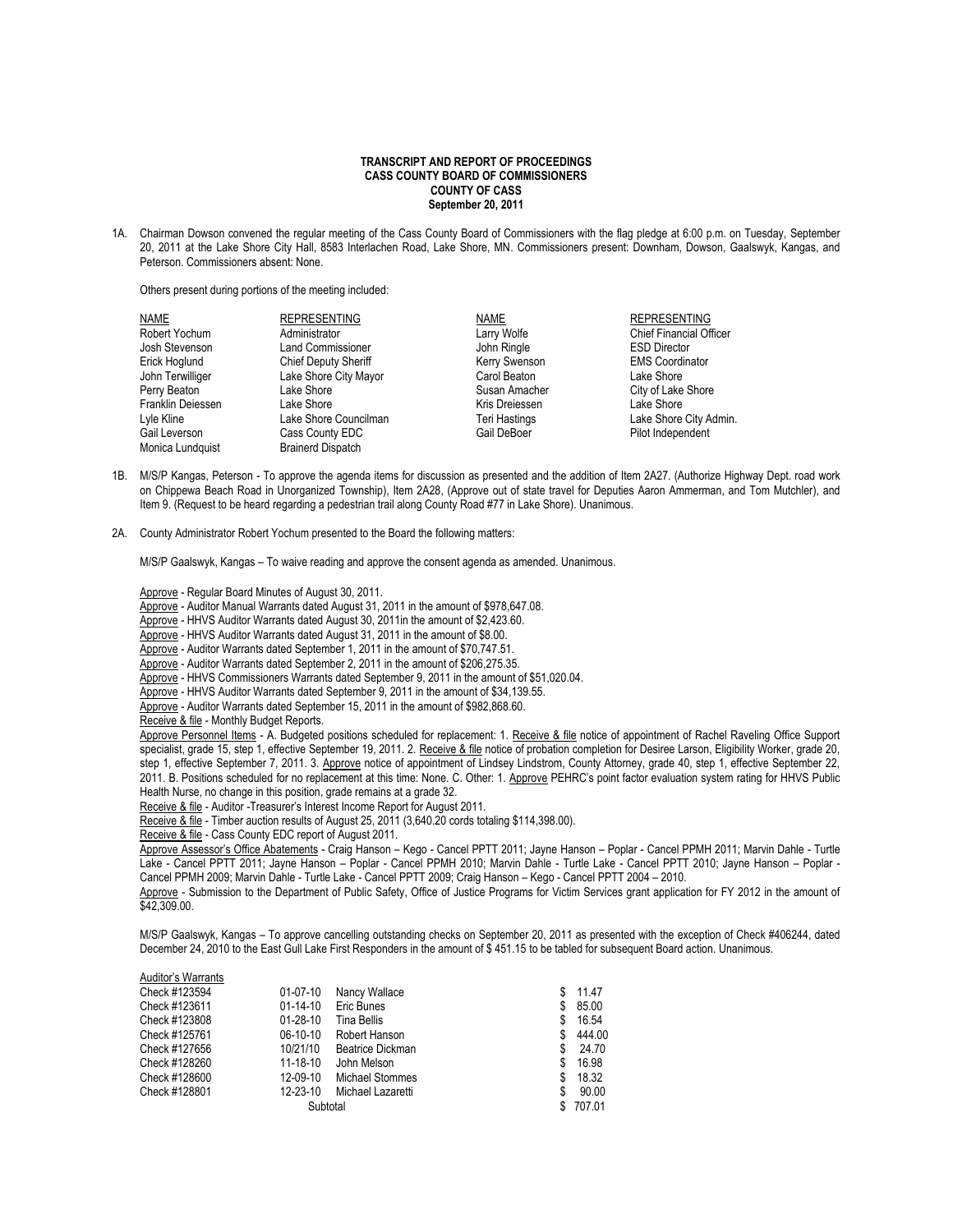| <b>HHVS</b>                                    |                |                                   |              |                          |
|------------------------------------------------|----------------|-----------------------------------|--------------|--------------------------|
| Check #402032                                  | 05-07-10       | Housing & Residential Life Office | \$<br>25.00  |                          |
| Check #404146                                  | 08-20-10       | Johnson, Nancy                    | 389.00       |                          |
| Check #404401                                  | 09-10-10       | Kelley, Alicia                    | \$<br>40.00  |                          |
| Check #405331                                  | $10 - 22 - 10$ | Thoele, Katherine                 | \$<br>56.00  |                          |
| Check #405874                                  | 11-19-10       | Wolter, Janna                     | \$<br>8.75   |                          |
| Check #406244                                  | 12-24-10       | East Gull Lake First Responders   | \$<br>451.15 | (tabled by Board action) |
| Check #406362                                  | 12-24-10       | Voeltz, April                     | \$<br>77.50  |                          |
| Check #406367                                  | 12-24-10       | Wolter, Janna                     | \$<br>9.50   |                          |
|                                                | Subtotal       |                                   | \$1,056.90   |                          |
|                                                |                | Total for checking account #80374 | \$1,763.91   |                          |
|                                                |                |                                   |              |                          |
| Over-Remittance Account                        |                |                                   |              |                          |
| Check #18812                                   | 04-20-10       | Tillitt McCarten Johnson          | \$<br>7.00   |                          |
|                                                |                | & Hansman Ltd                     |              |                          |
| Check #18820                                   | 06-08-10       | Usset Weingarden &                | \$<br>7.00   |                          |
|                                                |                | Liebo PLLP                        |              |                          |
| Check #18844                                   | 11-05-10       | Jean Mayberry                     | \$<br>2.00   |                          |
|                                                |                | Total for Account #80408          | \$<br>16.00  |                          |
|                                                |                |                                   |              |                          |
| Sheriff's Trust Account<br>19 checks from 2010 |                |                                   | \$<br>70.47  |                          |
|                                                |                | Total for Account #314658         | \$<br>70.47  |                          |
| Grand total of 2010 outstanding checks:        |                |                                   | \$1,850.38   |                          |
|                                                |                |                                   |              |                          |

Approve - Cass County's Central Services Cost Allocation Plan for years 2011-2013 with Government Management Group.

Receive & file - FY2010 Payments to States Election for Secure Rural Schools from the US Forest Service.

Accept - Donation to the HHVS Veterans Services in the amount of \$300.00 from the Hackensack American Legion Auxiliary for the VSO Transportation Program.

Receive & file – Cass County HRA Audit FY ending December 31, 2010.

Refer - Correspondence from the Cass County Agricultural Association to the Cass County Budget Committee.

M/S/P Gaalswyk, Kangas – To award quote for clean up and demolition at 200 Main Street W, Remer (Lots 2 & 3, Bl. 3, Soo Addition to Remer- Sec. 01- 141-26, PIN# 95-362-0220) to Holmvig Excavating, LLC in the amount of \$1,800.00. Unanimous.

| Bidder                                     | Project #1 |
|--------------------------------------------|------------|
| Holmvig Excavating, LLC                    | \$1.800.00 |
| Kurt Sawyer/ Tyler Crow                    | \$2.200.00 |
| <b>Outdoor Creations &amp; Renovations</b> | \$3.560.00 |
| Slagle Demo                                | \$4.400.00 |
| American Disposal                          | \$4.750.00 |

Receive & file - Correspondence from the Dept. of Employment and Economic Development Monitoring Report Addendum - Ah-Gwah-Ching project. Authorize – Nomination of Cass County/Leech Lake Wellness Court for AMC 2011 County Achievement Award.

Approve - Moving Tuesday, December 6, 2011 Board Meeting to Thursday, December 8, 2011, beginning at 2:00 p.m. followed by a public hearing on the 2012 Cass County budget and property tax levy beginning at 6:00 p.m. Commissioners Board Room, Crtse, Walker, MN.

Authorize - Highway Dept. road work on Chippewa Beach Road in Unorganized Township – estimated cost in the amount of \$25,000 from Unorganized R&B fund balance.

Approve - Out of state travel for Deputies Aaron Ammerman, and Tom Mutchler - Low Light Precision Rifle Training Sioux City IA, Oct. 11-14, 2011.

2B. Administrator Yochum summarized the Personnel Committee of the Board meeting of Tuesday, August 30, 2011. Items discussed at the meeting were the AFSCME Courthouse Unit grievance regarding reimbursement of a general appraiser license fee and the AFSCME HHVS Unit grievance regarding the creation of the Case Aide position.

M/S/P Downham, Peterson – To approve the recommendations of the Personnel Committee of the Board: 1.) To approve reimbursement of the general appraiser license fee of \$189.00 on this occasion and notify all parties that absent specific contract language the license fee will not be reimbursed in the future, and 2.) To refer the AFSCME HHVS Unit grievance to Labor Counsel Tom Fitzpatrick with a recommendation to go to the step 5 grievance procedure (arbitration). Unanimous.

2C. Mr. Yochum reported on the Citizen Budget Committee meeting of Friday, September 9, 2011. 2012 initial departmental budget review of Assessor, Auditor-Treasurer, Environmental Services, Land, and Highway Department has been completed. Additional appointments are scheduled on September 23, 2011 with Central Services, Recorder, Health Human & Veterans Services and September 30, 2011 with Sheriff, County Attorney, and Probation. Administrator Yochum and Chief Financial Officer Larry Wolfe discussed the budget request adjustments to date of \$640,405 per Board action of August 30, 2011. Mr. Yochum presented the Committee's recommendation to request the Kitchigami Regional Library Board to identify the service implications of Cass County funding at the 90% maintenance of effort level authorized by the 2011 MN Legislature and report the same to the Citizen Budget Committee.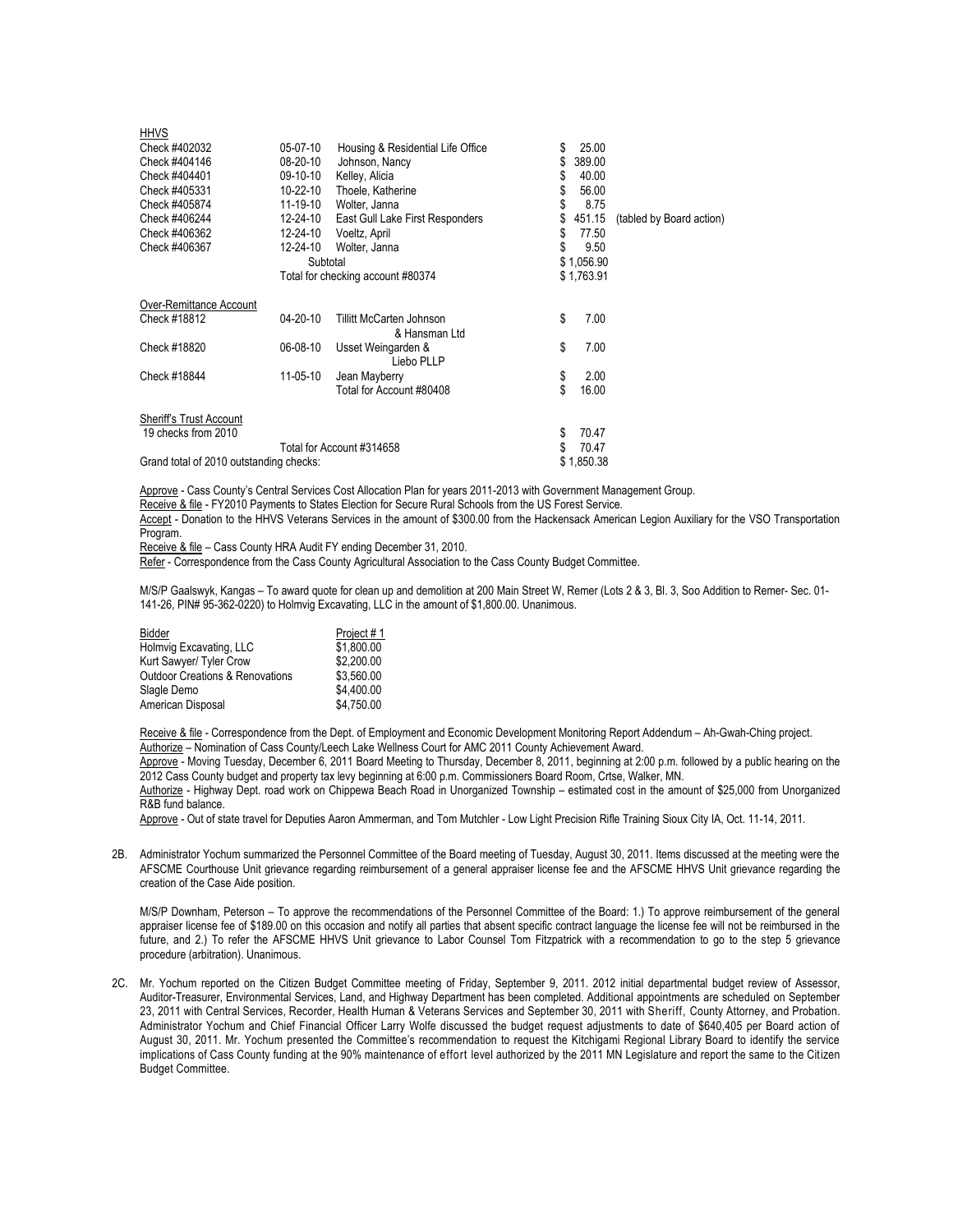M/S/P Kangas, Gaalswyk – To approve the Citizen Budget Committee's recommendation to request the Kitchigami Regional Library Board to identify the service implications of Cass County funding at the 90% maintenance of effort level authorized by the 2011 MN Legislature, and further, report the same to the Citizen Budget Committee. Unanimous.

- 3A. Chief Financial Officer Larry Wolfe reported on the Cass County Auction results of Saturday, September 10, 2011 with seventy one bidders in attendance with a total of \$26,784.00 surplus goods sold and to recognize those who helped on the day of the auction. The Board of Commissioners thanked Chief Deputy Erick Hoglund for his help at the auction. No action necessary.
- 3B. Mr. Wolfe presented the three quotes for the supplying propane for the winter 2011-2012 heating season.

M/S/P Downham, Peterson – To accept the September 14, 2011 quote from Ferrellgas for propane services to eight sites for the 2011 -2012 heating season. Unanimous.

| Bidder                           | <b>Bid Amount</b>                                                       |
|----------------------------------|-------------------------------------------------------------------------|
| Ferrellgas-Brainerd              | \$1.742 per gallon                                                      |
| Lakes Gas Company- Pequot Lakes  | \$1.799 per gallon                                                      |
| Gas Service Company, Inc.-Walker | $$1.81213$ per gallon (Rack price $$1.55 +$ price adjustment of .26213) |

4. Robert Yochum read the public hearing notice for Tuesday, September 20, 2011, beginning at 6:30 p.m., at the Lake Shore City Hall, 8583 Interlachen Road, Lake Shore, MN to consider adopting on 1st reading Ordinance 2011-02, which proposes to amend Tobacco Ordinance 2006-05 to adopt revised definitions, clarify the appeals process and add new administrative penalties for specific ordinance and statute violations. Mr. Yochum informed the Board that notice had been sent to all license holders – County staff had one phone inquiry and no related written comments from the public were received. No one in the room requested to be heard.

M/S/P Peterson, Downham - To approve on 1st reading Ordinance 2011-02, which proposes to amend Tobacco Ordinance 2006-05 to adopt revised definitions, clarify the appeals process and add new administrative penalties for specific ordinance and statute violations and to consider 2<sup>nd</sup> reading and final adoption of Tobacco Ordinance 2011-02 at the scheduled public hearing of Tuesday, October 4, 2011, during the meeting which begins at 9:00 a.m. Commissioners Boardroom, 1st Floor, Cass County Courthouse Annex, Walker, MN. Unanimous.

5A. Land Commissioner Josh Stevenson reported that the Lessard-Sam Outdoor Heritage Council has accepted the final accomplishment plan for the project contained in MN Laws 2011, First Special Session, Chapter 6, Article 1, Section 2, Subdivision 3 Section (f) Protect Key Forest Habitat Lands in Cass County – Phase II. Mr. Stevenson added that the first phase of the project is complete and all funds have been reimbursed to Cass County from the Constitutional Amendment – Article XI (State sales and use tax rate of three-eighths of one percent). Mr. Stevenson presented Resolution No. 48-11 that accepts Lessard-Sam Outdoor Heritage Council funding contained in MN Laws 2011, First Special Session, Chapter 6, Article 1, Section 2, Subdivision 3 Section (f) Protect Key Forest Habitat Lands (Phase II).

Commissioner Downham offered Resolution No. 48-11 and moved its adoption, Commissioner Gaalswyk seconded:

Lessard-Sams Outdoor Heritage Fund Grantee Resolution

BE IT RESOLVED that Cass County act as legal sponsor for the project contained in MN Laws 2011, First Special Session, Chapter 6, Article 1, Section 2, Subdivision 3 Section (f) Protect Key Forest Habitat Lands in Cass County – Phase II.

BE IT FURTHER RESOLVED that Cass County has the financial capability to ensure adequate completion of the project and certifies that it will comply with all applicable laws and regulations as stated in the grant agreement.

NOW, THEREFORE BE IT RESOLVED that Joshua Stevenson, Cass County Land Commissioner, is hereby authorized to execute such agreements as are necessary to implement the project on behalf of the recipient.

Resolution No. 48-11 was adopted by majority vote: Ayes: Downham, Dowson, Gaalswyk, Kangas, Peterson. Nays: None.

5B. Mr. Stevenson informed the Board that the Cass County Land Department has received information from MNDOT regarding the data needed for Cass County to participate in the LIDAR control densification project flight scheduled to take place in 2012. Participation in this project would provide better vertical control in Cass County allowing the data collected from the LIDAR project to create an accurate 2 foot contour interval map of Cass County. The cost associated with the data collection from MNDOT is approximately \$18,585.60. Mr. Stevenson reported that Cass County will receive access to the photos regardless of participation associated with the vertical control data collection. Although this is a project for which 2011 budgeted funds are available the product is not necessary to perform mandated functions. Mr. Stevenson also discussed exploration of aerial photo services from the Civil Air Patrol in cooperation with Crow Wing County.

M/S/P Peterson, Downham – To respectfully decline the offer from MNDOT to participate in the data collection required to produce contour maps from the LIDAR project scheduled in 2012. Unanimous.

6A. Emergency Management Coordinator Kerry Swenson updated the Board on the Northeast Minnesota Regional Board who represents the County Boards of Aitkin, Carlton, Cass, Cook, Crow Wing, Itasca, Kanabec, Koochiching, Lake, Pine, St. Louis, and the City Councils of Duluth, Hibbing, International Falls and Virginia. The Northeast Regional Board (NERRB) was created on December 17, 2009 under a Joint Powers Agreement. The Regional Radio Board has applied for and received 14 grants on behalf of one or more of its members in the last three years and with an available balance of \$4.6 million. Mr. Swenson requested Board action to approve the 800 MHz County/Regional Integrated Public Safety Radio Communication subsystem contract with the State of Minnesota for the ARMER project.

M/S/P Gaalswyk, Peterson – To approve the 800 Mhz County/Regional Integrated Public Safety Radio Communication subsystem contract with the State of Minnesota for the design, procurement, construction and operation with the State of Minnesota for the ARMER project. Unanimous.